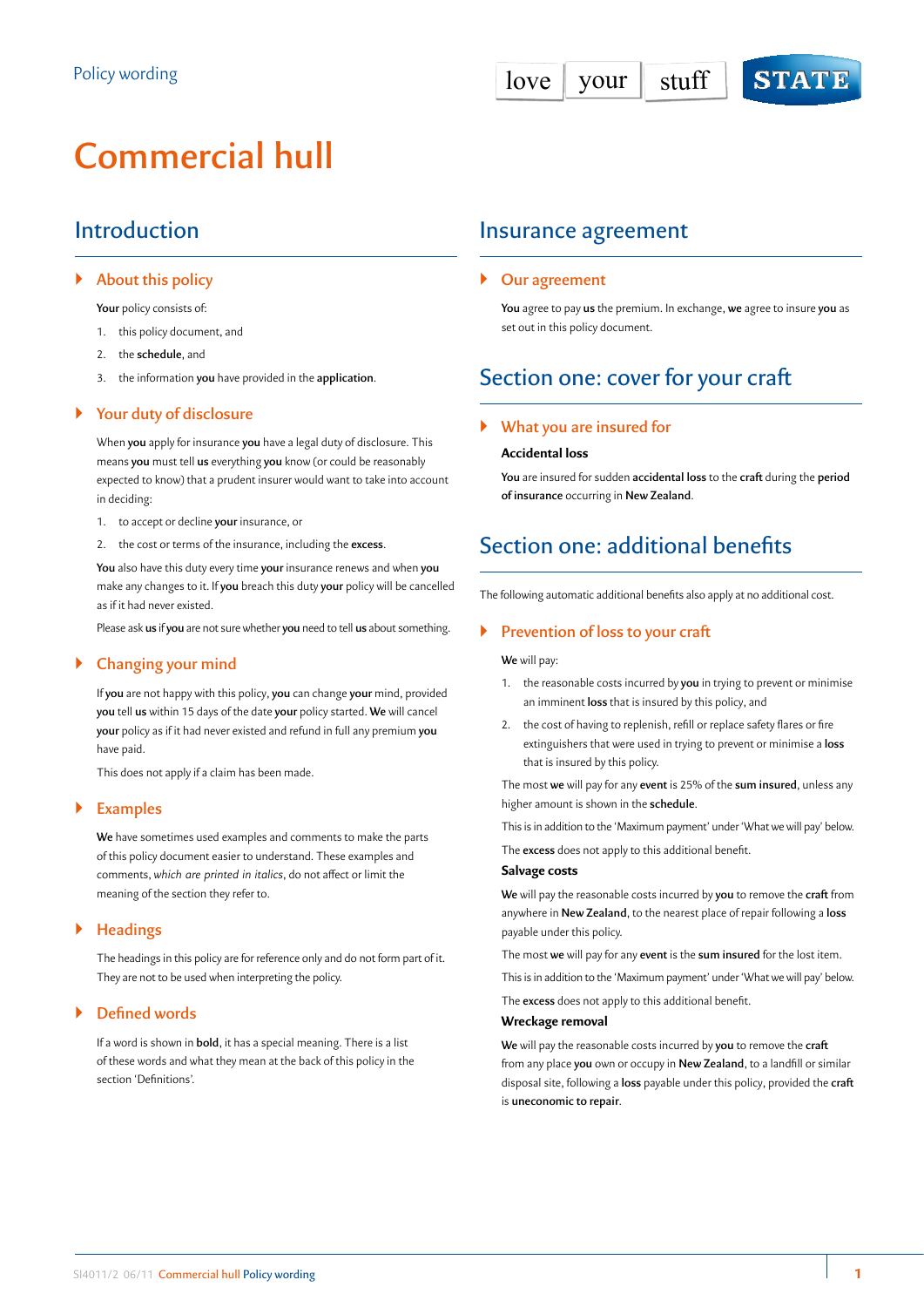# Policy wording

The most **we** will pay for any **event** is 10% of the **sum insured**, unless any higher amount is shown in the **schedule**.

This is in addition to the 'Maximum payment' under 'What we will pay' below.

The **excess** does not apply to this additional benefit.

#### **Emergency towing**

**We** will pay the reasonable costs incurred by **you** to remove the **craft** from anywhere in **New Zealand**, to the nearest place of repair, following the mechanical or electrical breakdown of the **craft** while afloat, during the **period of insurance**.

The most **we** will pay for any **event** is \$1,000, unless any higher amount is shown in the **schedule**.

The most **we** will pay in any **annual period** is \$2,000, unless any higher amount is shown in the **schedule**.

This is in addition to the 'Maximum payment' under 'What we will pay' below.

The **excess** does not apply to this additional benefit.

#### **Medical expenses**

**We** will pay for reasonable medical expenses incurred if the Master or Crew onboard the **craft** suffer **injury** during the **period of insurance** that occurs as a direct result of a **loss** to **your craft** covered by this policy.

The most **we** will pay is \$1,500 per person up to \$10,000, in total, unless any higher amount is shown in the **schedule**.

This is in addition to the 'Maximum payment' under 'What we will pay' below.

The **excess** does not apply to this additional benefit.

### **Additional expenses**

**We** will pay expenses incurred by the Master and Crew onboard the **craft** of up to \$100 per day to attend any:

1. court proceedings, or

2. any other statutory enquiry,

in connection with **loss** to **your craft** insured by this policy.

The most **we** will pay, in total, during the **period of insurance** is \$1,500, unless any higher amount is shown in the **schedule**.

This is in addition to the 'Maximum payment' under 'What we will pay' below.

The **excess** does not apply to this additional benefit.

#### **Return to port**

**We** will pay for reasonable costs incurred to return the **craft** to its home port or normal place of storage after completion of repairs that are required as a direct result of a **loss** to **your craft** covered by this policy.

The most **we** will pay for any **event** is \$1,000, unless any higher amount is shown in the **schedule**.

The most **we** will pay in any **annual period** is \$2,500, unless any higher amount is shown in the **schedule**.

This is in addition to the 'Maximum payment' under 'What we will pay' below.

The **excess** does not apply to this additional benefit.

#### **Transportation costs**

**We** will pay for reasonable costs of transport for the Master and Crew onboard the **craft**, from the place where the **loss** occurred to the place where the journey started, if the **craft** can no longer be used following a **loss** insured by this policy.

The most **we** will pay is \$250 per person up to \$5,000, in total, unless any higher amount is shown in the **schedule**.

This is in addition to the 'Maximum payment' under 'What we will pay' below. **Additions**

**We** will insure any additional property **you** purchase, during the **period of insurance**, in connection with or for use on the **craft**, provided:

- 1. that the most **we** will pay is:
	- (a) 25% of the **sum insured**, and
	- (b) \$25,000 in total, and
- 2. **you** can provide **us** with receipts and invoices.

**You** must tell **us** of any additions prior to **your** next renewal date.

*Any adjustments to premium or sum insured will be completed upon renewal.*

#### **Personal effects**

**We** will insure the personal effects of the Master and paid Crew onboard the insured **craft** for sudden **accidental loss** during the **period of insurance** while on the **craft**.

For the purpose of this additional benefit, personal effects include any articles of wearing apparel, watches, cameras, binoculars and possessions that would normally be used on a boat. Personal effects do not include any money, travellers' cheques, papers and documents, jewellery or fashion accessories.

**We** will pay the **present value**, or the **sum insured**, whichever is the lesser.

The most **we** will pay for personal effects is \$5,000 for any **event**, unless any higher amount is shown in the **schedule**.

# Section one: optional benefit

The following optional additional benefit only applies where the benefit is shown in **your schedule**.

#### **Racing risk extension**

**You** are insured for sudden **accidental loss** to the **craft 's** sails, masts, spars, or rigging occurring while the **craft** is racing during the **period of insurance** and in **New Zealand**.

The racing risk **excess** specified in the **schedule** applies, except where the **loss** is caused by:

- 1. fire, swamping, stranding, sinking, collision, or
- 2. contact with an external object (ice included) other than water,

not otherwise excluded by this policy, then the standard **excess** applies. The most **we** will pay, in total, during the **period of insurance** is the **sum insured** for masts, spars, rigging and sails.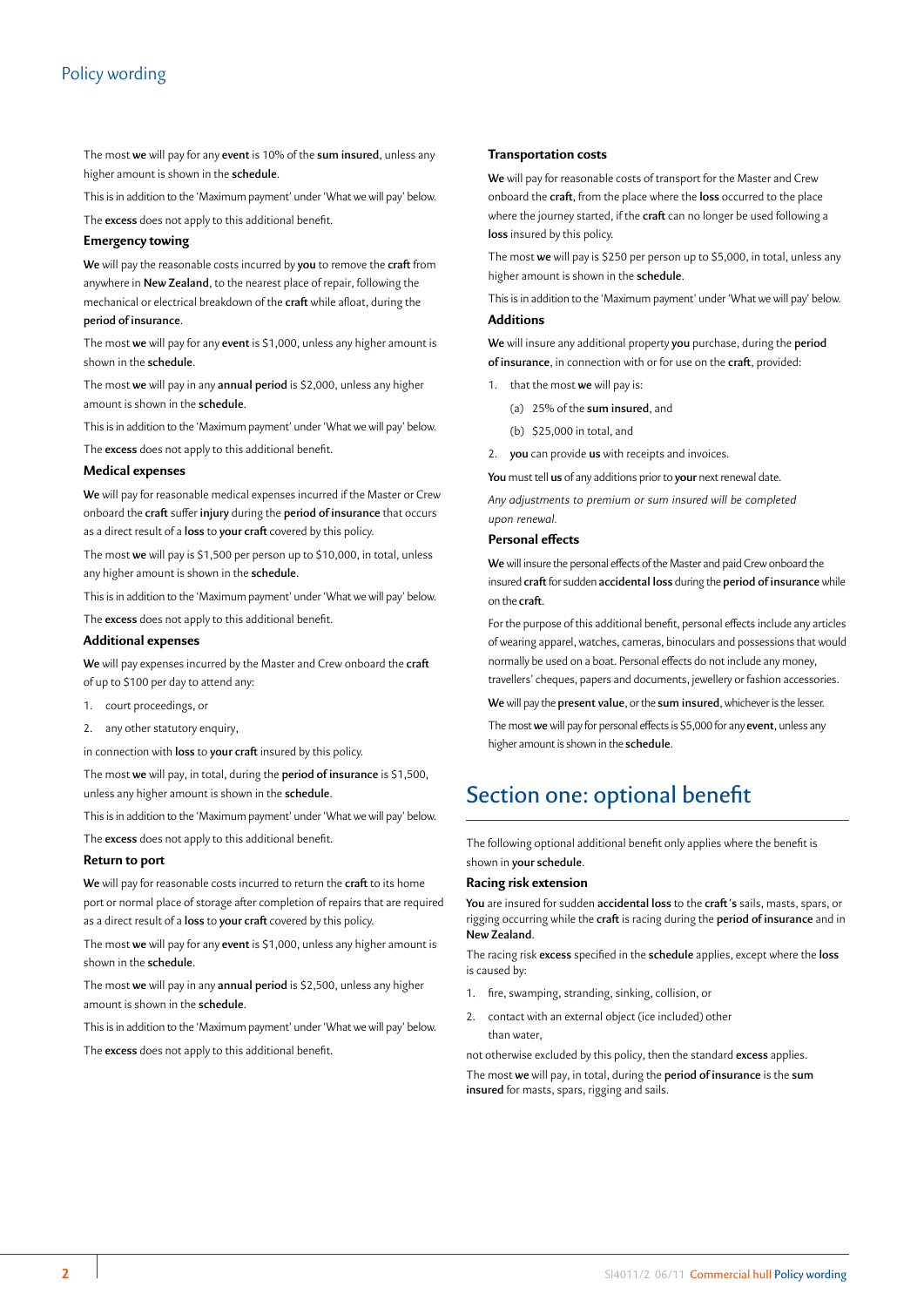# Section one: cover for your craft

#### ` **What you are not insured for**

#### **Causes not insured**

- 1. **You** are not insured for **loss** to the **craft** caused by any of the following:
	- (a) Faulty:
		- (i) design or manufacture, or
		- (ii) construction or assembly.
	- (b) Latent defect.
	- (c) Wear and tear, osmosis, gradual deterioration, marine and non‑marine infestations or weathering.
- 2. **You** are not insured for **loss** to electrical or electronic equipment fuses, protective devices or lighting or heating elements caused by electrical current.

However, exclusions 1 and 2 only apply to the part of the **craft** first affected. They do not apply to any resultant **accidental loss** to other parts of the **craft**.

#### **Losses not insured**

**You** are not insured for rot, corrosion, rust, mildew, delamination, electrolysis or fowling.

However, this exclusion only applies to the part of the **craft** first affected. It does not apply to any resultant **accidental loss** to other parts of the **craft**.

#### **Theft of unsecured property**

**You** are not insured for theft of **your** property, while the **craft** is unattended, that would otherwise be insured under this policy if the property:

- 1. is not locked securely within the **craft**, or
- 2. is not securely attached to the **craft**, or
- 3. is not removed from the **craft** and stored in a locked and secure vehicle or building.

# **Breakdown or failure not insured**

**You** are not insured for breakdown, failure, or breakage of any of the following parts or components of the **craft**:

- 1. engine and transmission system,
- 2. any electrical or electronic system or equipment,
- 3. any cooling or lubricating system,
- 4. any other mechanically or hydraulically operated system or equipment,
	- unless such breakdown, failure, or breakage is a direct result of:
	- (a) fire, swamping, stranding, sinking, collision, or
	- (b) contact with an external object (ice included) other than water, or
	- (c) malicious acts,
	- not otherwise excluded by this policy.

**You** are not insured for **loss** to the motors or electrical equipment of personal watercraft caused by water ingestion.

#### **Sails, masts, spars and rigging**

**You** are not insured for **loss** to sails, masts, spars or rigging occurring while the **craft** is racing unless the **loss** is caused by:

1. fire, swamping, stranding, sinking, collision, or

- 2. contact with an external object (ice included) other than water, or
- 3. malicious acts,

not otherwise excluded by this policy.

However, if **your schedule** shows that the racing risk extension applies *(refer optional additional benefit)*, this exclusion is deleted.

### **Recreational gear in use**

**You** are not insured for **loss** to fishing, diving, water skiing gear or other personal effects while in use.

*Important: Please also read the section below, titled 'Policy exclusions that apply to all parts of this policy'.* 

#### ` **What we will pay**

#### **Repairable damage**

If **we** consider the **craft** is economic to repair, **we** will at **our** option:

- 1. arrange to repair the **craft** to substantially the same condition as it was in before the **loss** occurred, or
- 2. pay **you** the cost of repairs as estimated by **our** assessor.

#### **Total loss**

If **we** consider the **craft** is **uneconomic to repair**, **we** will:

- 1. for personal watercraft, pay **you** the **market value** or the **sum insured**, whichever is the lesser, and
- 2. for all other **craft**, pay **you**:
	- (a) the **sum insured**, or
	- (b) replace the **craft** with a new **craft** of the same model and specification, provided that:
		- (i) the **loss** occurred within 3 years of **you** purchasing the **craft** new, and
		- (ii) it is available in New Zealand, and
		- (iii) it is not a 'one-off' or custom build **craft**, and
		- (iv) the **craft** costs no more than \$1,000,000 to replace.

#### **Sails, outboard motors and protective covers**

The most **we** will pay for any **event** for any:

- 1. sails, or
- 2. outboard motors, or
- 3. protective covers,

over 3 years of age is **present value**.

#### **Recreational gear**

The most **we** will pay for any **event** for any:

- 1. fishing equipment, or
- 2. diving equipment,
- is the **sum insured** for that item.

# **Theft of an unsecured craft trailer**

Where the **loss** arises from theft of the **craft** trailer and:

- 1. the **craft** trailer is not contained within a locked and secure building, or
- 2. the **craft** trailer is:
	- (a) not fitted with a suitable anti-theft device, or
	- (b) not physically attended by **you**,

then an additional \$2,000 **excess** applies.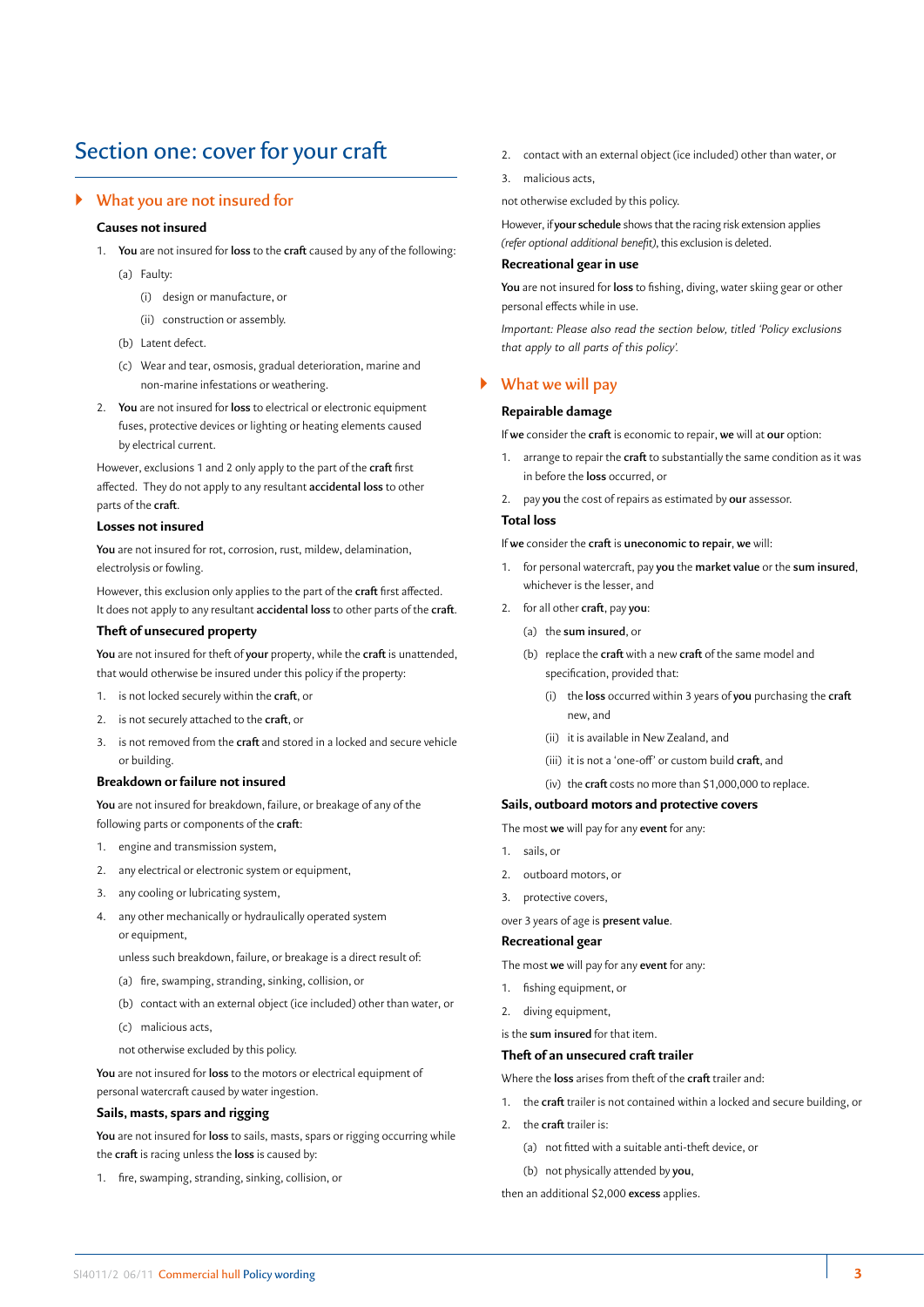### **Theft of personal watercraft**

Where the **loss** arises from theft of a personal watercraft and:

- 1. the personal watercraft is not contained within a locked and secure building, or
- 2. the personal watercraft is:
	- (a) not secured by a suitable anti-theft device to a trailer, motor vehicle, secure pole or similar structure, or
	- (b) not physically attended by **you**,

then an additional \$2,000 **excess** applies.

This additional **excess** does not apply where the theft is accompanied by violence or threat of violence to **you**.

#### **Specified items**

The most **we** will pay for any **event** for a specified item is its specified **sum insured**.

#### **Maximum payment**

The most **we** will pay, in total, for any **event** is the **sum insured**. *(Unless the total loss new craft replacement provision above applies).*

#### **Excess**

For each **event**, the **excess** will be deducted from the amount of **your loss** unless otherwise stated under an additional benefit.

# Section two: your legal liability

# ` **What you are insured for**

#### **Your legal liability**

**You** are insured for **your** legal liability and defence costs, for **accidental**:

- 1. **loss** to anyone else's property, or
- 2. **bodily injury** to any person,

occurring during the **period of insurance**, arising in connection with **your** use of the **craft**, in **New Zealand**.

#### **Other persons legal liability**

**We** will insure the legal liability and defence costs of any other person arising in connection with their use of the **craft**, or engaged in water skiing or any other similar water sport involving being towed by the **craft**, for accidental:

- 1. **loss** to anyone else's property, or
- 2. **bodily injury** to any person,

occurring during the **period of insurance**, provided:

- (a) such use of the **craft** has **your** permission, and
- (b) their liability is not insured by any other insurance, and
- (c) the person using **your craft** meets all the same terms of this policy that **you** must meet.

# Section two: additional benefits

*The following automatic additional benefits also apply at no additional cost.*

#### **Manslaughter defence costs**

**We** will pay the legal defence costs necessarily and reasonably incurred to defend a charge of manslaughter resulting from:

- 1. **you**, **your partner** or **your** employees using the **craft**, or
- 2. any member of **your family** using the **craft** with **your** permission, or
- 3. **you** or **your partner** using any other **craft** that **you** or **your partner** do not own and are not purchasing, provided that **you** or **your partner** have the owner's permission to use the **craft**,

during the **period of insurance**.

The most **we** will pay during the **period of insurance** is \$10,000.

The **excess** does not apply to this additional benefit.

#### **Raising and/or removing the craft**

**We** will pay the costs necessarily and reasonably incurred by **you** in raising or removing the **craft** where **you** are instructed by a statutory authority exercising their power of jurisdiction granted by legislation.

#### **Temporary craft**

**We** will pay **your** legal liability and defence costs, for **accidental**:

- 1. **loss** to anyone else's property, or
- 2. **bodily injury** to any person,

occurring during the **period of insurance**, arising in connection with **your** use of a temporary **craft**, provided:

- (a) **you** were using the temporary **craft** to continue **your** usual business following a **loss** to **your craft** covered by this policy, and
- (b) **your craft** is:
	- (i) being repaired, or
	- (ii) not fit for use, or
	- (iii) missing after being stolen.

The **excess** applies to this additional benefit.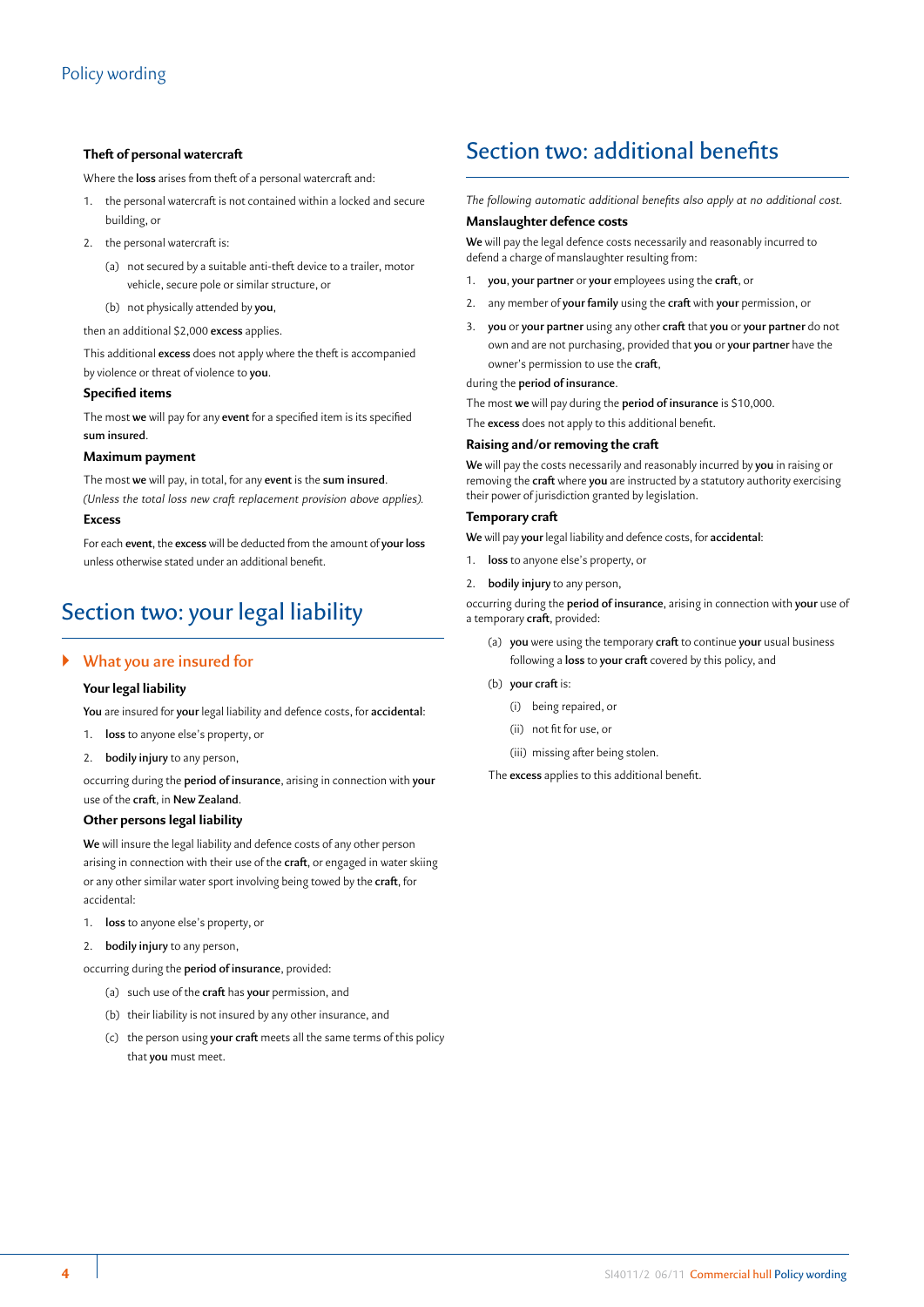# Section two: your legal liability

#### ` **What you are not insured for**

### **Liability & costs not covered**

- 1. **You** are not insured for liability or defence costs for **loss** to any property:
	- (a) owned by **you** or anyone **we** insure and who claims under this policy, or
	- (b) in **your** care or in the care of anyone **we** insure under this policy other than for:
		- (i) a **craft** being towed without charge by **your craft**, or
		- (ii) clothing, personal effects and luggage being carried by and belonging to any passenger on the **craft**,
	- (c) being carried by or loaded into or unloaded from the **craft** or any dinghy or similar **craft** attached to **your craft** other than specified under (b)ii above.
- 2. **You** are not insured for liability or defence costs:
	- (a) arising while in transit by road while attached to a car or vehicle, or
	- (b) arising out of a contract or agreement, unless **you** would have been liable even without such contract or agreement.
- 3. **You** are not insured for liability or defence costs for **bodily injury** to:
	- (a) **you**, **your partner** or **family**, or
	- (b) any other person or persons **we** insure under this policy.
- 4. **You** are not insured for any fine or penalty.
- 5. **You** are not insured for liability or defence costs in any way connected with any seepage, pollution or contamination (including the cost of removing, nullifying or cleaning up), unless the seepage, pollution or contamination happens during the **period of insurance** and is caused by a sudden **accidental event** that happens during the **period of insurance**.

*Important: Please also read the section below, titled 'Policy exclusions that apply to all parts of this policy'.*

### ` **What we will pay**

#### **Amount payable**

The most **we** will pay is the amount specified in the **schedule** for any **event**. **Punitive or exemplary damages**

The most **we** will pay for punitive or exemplary damages is \$250,000 for any **event**.

#### **Settlement of any claim**

**We** may pay the full amount under this part of this policy, or any lesser amount that the liability can be settled plus defence costs incurred, and this will meet all **our** obligations under this part of this policy.

# Policy exclusions that apply to all parts of this policy

# ` **Nuclear & war risks**

**You** are not insured for **loss** or liability connected in any way with:

- 1. any operations employing the process of nuclear fission or fusion, or handling of radioactive material. This includes, but is not limited to:
	- (a) the use of nuclear reactors such as atomic piles, particle accelerators or generators or similar devices, or
	- (b) the use, handling or transportation of any radioactive material, or
	- (c) the use, handling or transportation of any weapon or explosive device employing nuclear fission or fusion, or
- 2. war, invasion, act of foreign enemy, hostilities or war like operations (whether war is declared or not), civil war, mutiny, rebellion, revolution, or
- 3. civil commotion assuming the proportions of or amounting to an uprising, insurrection, military or usurped power.
- 4. any chemical, biological, bio-chemical, or electromagnetic weapon.

# ` **Terrorism**

**You** are not insured for **loss**, damage, death, **injury**, illness, liability, cost or expense of whatsoever nature directly or indirectly caused by, resulting from or in connection with:

- 1. an **act of terrorism** regardless of any other cause or **event** contributing concurrently or in any other sequence to the **loss**, damage, death, injury, illness, liability, cost or expense.
- 2. any action taken in controlling, preventing, suppressing or in any way relating to an **act of terrorism**.

# ` **Confiscation**

**You** are not insured for **loss** connected in any way with confiscation, acquisition, loss or damage by order of government, public or local authority, unless that order was for the purpose of preventing or reducing pollution arising from **loss** to the **craft** insured by this policy.

### ` **Loss of electronic data**

**You** are not covered for **loss** of **electronic data** and any liability arising from this, directly or indirectly caused by, or in connection with a **computer virus**. This includes loss of use, reduction in functionality or any other associated loss or expense in connection with the **electronic data**.

#### ` **Losses not insured**

**You** are not insured for **loss** or liability:

- 1. arising while the **craft** is being used for any purpose not described in the **schedule**, other than for private pleasure purposes, unless used for search and rescue work, by or on behalf of the Police, Coastguard or other authority, or
- 2. caused by the **craft** being in an unsafe or unseaworthy condition, where **you** were aware, or with any reasonable diligence ought to have been aware, of the **craft** being in that condition, or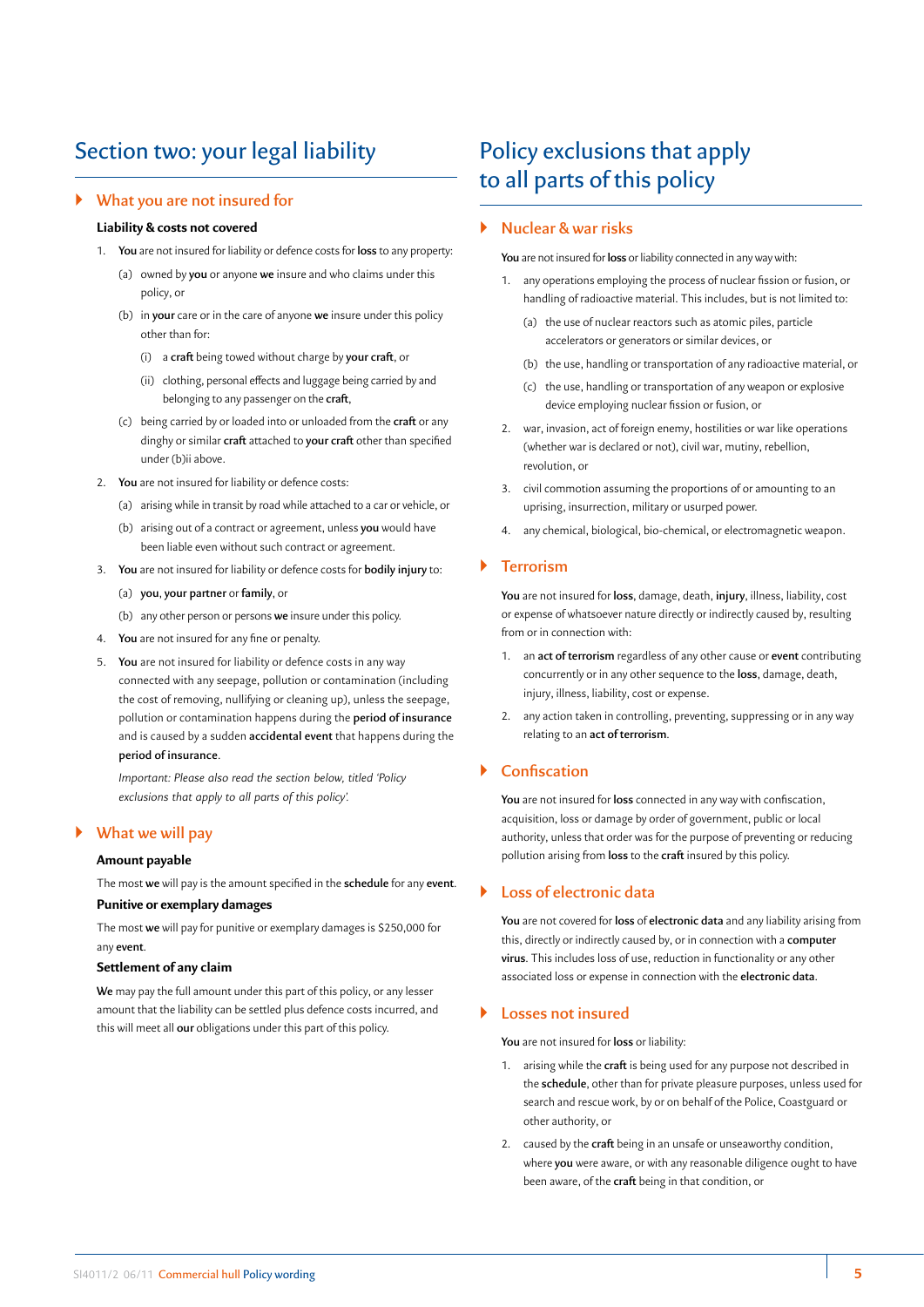- 3. arising while the **craft** (provided it is motorised) is engaged in any race or speed test (at a speed in excess of 30 kilometres per hour), or is being tested for any race or speed test, or
- 4. arising when:
	- (a) **you**, while **you** are operating or are in charge of the **craft**, or
	- (b) any other person, while they are operating or are in charge of **your craft** with **your** permission,

are under the influence of alcohol or other intoxicating substance, or

- 5. arising while the **craft**, if it is a jet-boat, is being used in water not normally navigable by conventional propeller driven craft, or
- 6. arising when inboard petrol engine powered **craft**, excluding sailing yachts or personal watercraft, do not have an operating bilge blower or gas detector, or
- 7. arising when the **craft** is being operated at a speed in excess of 100 kilometres per hour.

# ` **Sanctions Limitation and Exclusion clause – This clause shall be paramount.**

No insurer shall be deemed to provide cover and no insurer shall be liable to pay any claim or provide any benefit hereunder to the extent that the provision of such cover, payment of such claim or provision of such benefit would expose that insurer to any sanction, prohibition or restriction under United Nations resolutions or the trade or economic sanctions, laws or regulations of the European Union, United Kingdom or United States of America.

# How to claim

# ` **What you must do**

If anything happens that may lead to a claim under this policy, **you** must:

- 1. do what **you** can to take care of the **craft** and to prevent any further **loss** or liability, and
- 2. tell **us** as soon as possible, and
- 3. notify the Police as soon as possible if **you** think any **loss** was caused by an illegal act, and
- 4. allow **us** to examine the **craft** before any repairs are completed, and
- 5. send to **us** as soon as possible anything **you** receive from anyone about a claim or possible claim against **you**, and
- 6. give **us** any information or help that **we** ask for, and
- 7. consent to **your** personal information in connection with the claim being:
	- (a) disclosed to **us**, and
	- (b) transferred to Insurance Claims Register Limited.

# ` **What you must obtain our agreement to do**

**You** must obtain **our** agreement before **you**:

- 1. incur any expenses in connection with any claim under this policy, or
- 2. negotiate, pay, settle, admit or deny any claim, or
- 3. do anything that may prejudice **our** rights of recovery.

#### ` **Actions we may take**

At **our** expense **we** may take action in **your** name:

- 1. to negotiate, defend or settle any claim insured by this policy, and
- 2. to make a recovery from any other person for anything insured by this policy, and **you** must cooperate with **us**.

#### ` **Salvage**

**You** must not abandon the **craft** to **us**. However after the **craft** is declared **uneconomic to repair**, **we** may keep the **craft** and retain the salvage.

#### ` **Fraud**

If **your** claim is dishonest or fraudulent in any way, **we** may:

- 1. decline **your** claim either in whole or in part, and/or
- 2. declare either this policy or all insurance **you** have with **us** to be unenforceable from the date of the dishonest or fraudulent act.

This is at **our** sole discretion.

# Policy conditions

# ` **Breach of any condition**

- If:
- 1. **you**, or
- 2. any other person **we** insure under this policy, or
- 3. anyone acting on **your** behalf
- breaches any of the conditions of this policy, **we** may:
	- (a) decline **your** claim either in whole or in part, and/or
	- (b) declare either this policy or all insurance **you** have with **us** to be unenforceable.
- This is at **our** sole discretion.

# ` **True statements and answers**

The **application** is the basis of this policy. True statements and answers must be given (whether by **you** or any other person) when **you**:

- 1. apply for this insurance, and/or
- 2. notify **us** regarding any change in circumstances, and/or
- 3. make any claim under this policy.

#### ` **Reasonable care**

**You** and anyone using the **craft** with **your** permission must take reasonable care:

- 1. to protect the **craft** and maintain it in a safe and seaworthy condition, and
- 2. to prevent **loss** or liability.

### ` **Other insurance**

**You** must tell **us** if the **craft** is or becomes insured under any other insurance. If **you** can claim under any other insurance, **we** will only pay the amount of any **loss** over and above the limit payable by the other insurance.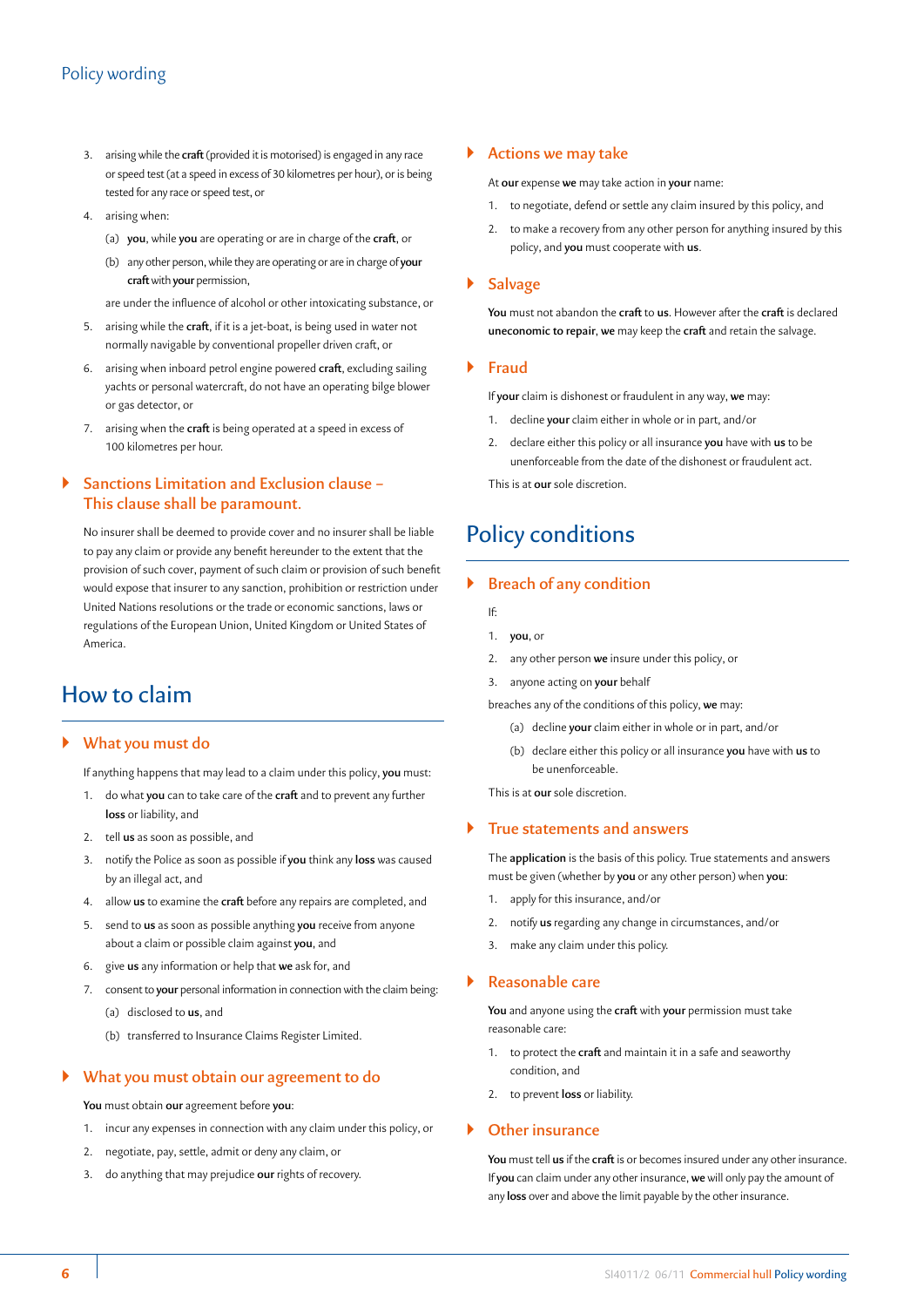# ` **Changes in circumstances**

**You** must tell **us** if there are any:

- 1. **modifications** to the **craft**, or
- 2. changes that might alter the nature of the risk or increase the chance of a claim under this policy.

# ` **Cancellation**

#### **By you**

**You** may cancel this policy at any time. If **you** do, **we** will refund any premium that is due to **you** based on the unused portion of the **period of insurance**.

#### **By us**

**We** may cancel this policy by giving **you** notice in writing or by electronic means at **your** last known address. The policy will be cancelled from 4pm on the fourteenth day after the date of the notice. **We** will refund **you** any premium that is due to **you** based on the unused portion of the **period of insurance**.

# ` **Change of terms**

**We** may change the terms of this policy (including the **excess**) by giving **you** notice in writing or by electronic means at **your** last known address. The policy will be changed from 4pm on the fourteenth day after the date of the notice.

### ` **Uneconomic to repair**

If **we** have paid **your** claim for a **craft** that is **uneconomic to repair**:

- 1. this policy is automatically cancelled, and
- 2. **we** will not give any refund of premium, and
- 3. **your craft** will become **our** property.

*This means that you will need to make new insurance arrangements on any replacement craft.*

# ` **Goods and services tax**

Where GST is recoverable by **us** under the Goods and Services Tax Act 1985:

- 1. all sums insured exclude GST, and
- 2. all sub limits exclude GST, and
- 3. all **excesses** include GST, and
- 4. GST will be added, where applicable, to claim payments.

# ` **Joint insurance**

If this policy insures more than one person, then all persons are jointly insured.

*This means that a breach of the policy by any one person affects everyone's ability to claim under this policy.*

# ` **Other parties with a financial interest**

If **we** know of any financial interest over **your craft**, **we** may pay part or all of any claim proceeds to the holder of that interest.

This payment will meet all obligations **we** have under this policy for the **loss**.

**We** are authorised by **you** to disclose personal information about **you** to any holder of a financial interest.

Any party, who is recorded as having a financial interest under this policy, is not insured by this policy and does not have rights to claim under this policy.

### ` **Mooring requirements**

If the **craft** is normally moored, then the mooring must:

- 1. conform with all licensing and statutory regulations, and
- 2. be suitable for the size, displacement and the type of **craft**, and
- 3. be regularly maintained and in good order and condition, and
- 4. be visually inspected out of the water:
	- (a) in accordance with the regulations set down by the controlling authority, or
	- (b) at least every two years where no controlling authority applies.

# ` **Care of your craft**

**You** must not leave the **craft**:

- 1. unattended at anchor, or
- 2. on a temporary mooring

for more than 24 consecutive hours.

# ` **Operating limits**

The **craft** must be operated within:

1. the geographical limits imposed by the **craft 's** current certificate of survey, or

2. the geographical limits imposed by the Master's qualifications, whichever is the lesser.

# ` **Legislation compliance**

**You** are required to comply with all government rules, regulations and legislation relating to the construction, seaworthiness, surveying, outfitting and manning of the **craft**.

### ` **Law and Jurisdiction**

The Law of New Zealand applies to disputes about this policy, and the New Zealand Courts have exclusive jurisdiction.